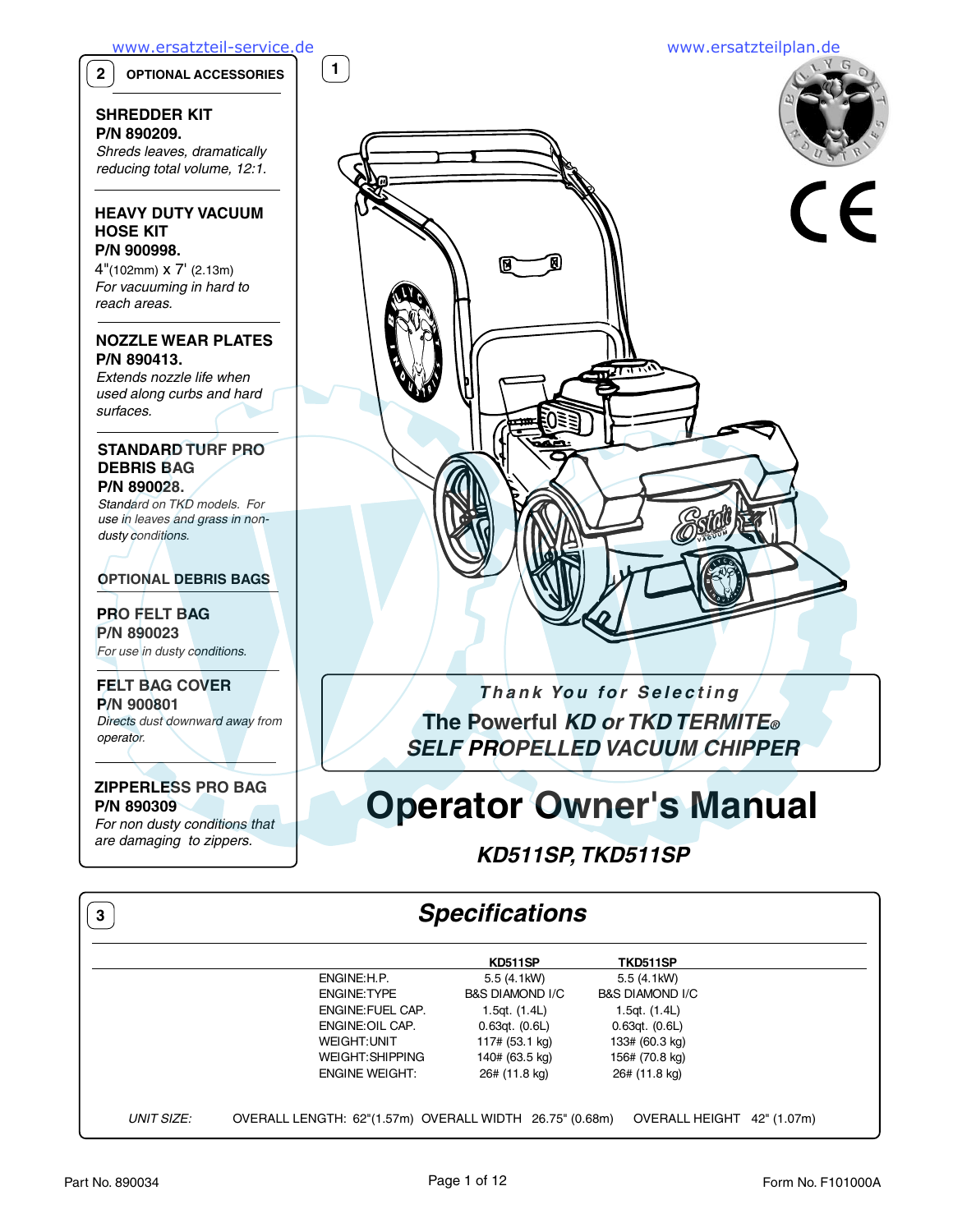

**KD511SP, TKD511SP**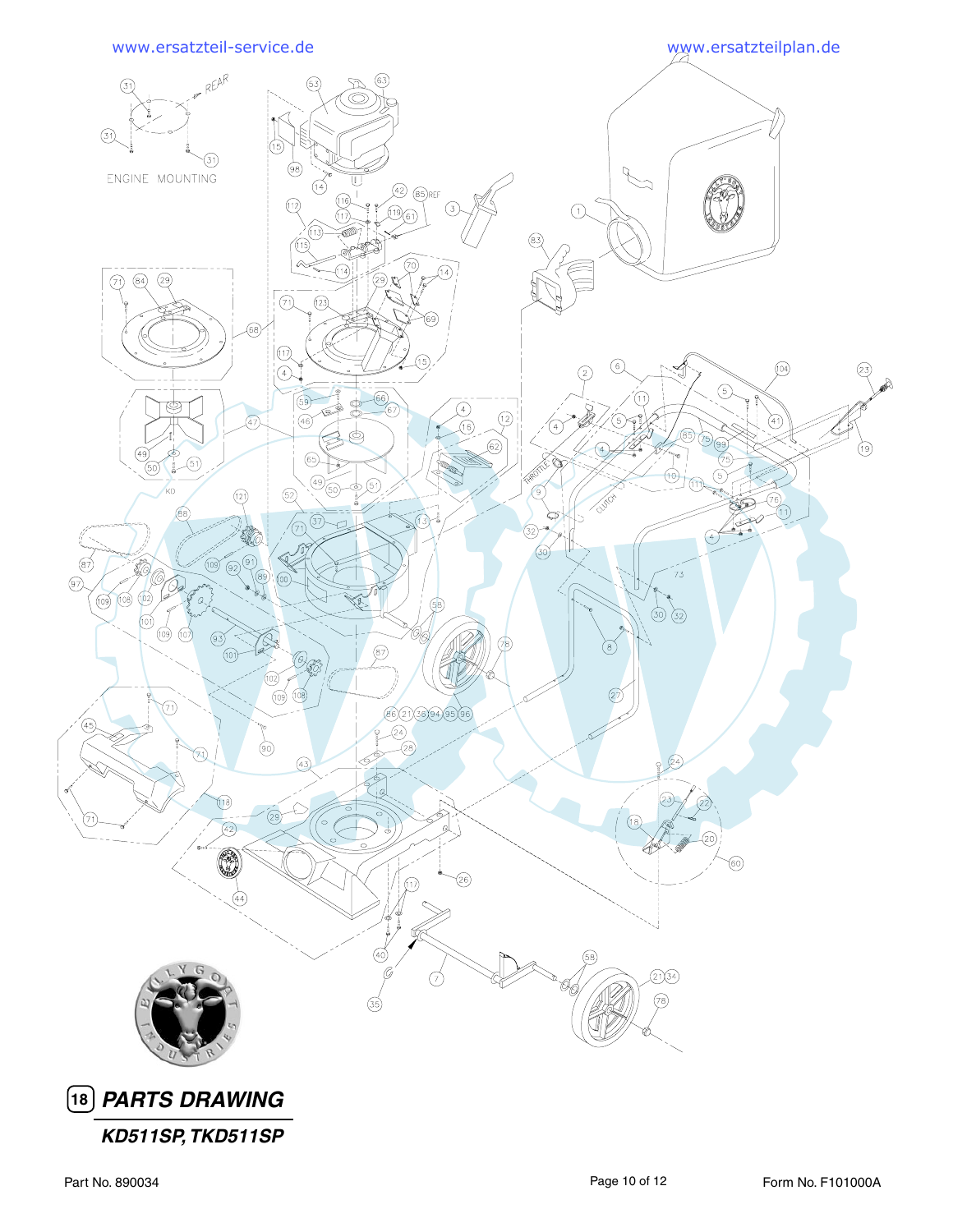| (Tyww.ersatzteiferervice.de<br>NO.<br>Description<br>Part No.<br>Part No.<br>Qty.<br>Qty.<br>890028<br>Debris Bag Turf (service)<br>890023<br>$\mathbf{1}$<br>1<br>1<br><b>PARTS</b><br>$\overline{2}$<br>900514-04<br>Throttle Assembly (INCL. 1 ea. 4,10)<br>900514-04<br>$\mathbf{1}$<br>$\mathbf{1}$<br><b>LIST</b><br>890229<br>3<br>Tamper<br>$\blacksquare$<br>1<br>Nut Lock (1/4 - 20)<br>*8160001<br>*8160001<br>12<br>$\overline{4}$<br>10<br>* Denotes<br>5<br>Screw Cap (1/4 - 20 x 1- 1/2 HEX)<br>$*8041008$<br>*8041008<br>4<br>4<br>standard<br>6<br>Handle Assy' (incl. items 4(6), 5(4), 11(2), 75(2), 76 & 99)<br>900057<br>900059<br>$\mathbf{1}$<br>$\mathbf{1}$<br>hardware<br>$\overline{7}$<br>Axle Rear - Frame W.A.<br>890389<br>890389<br>1<br>1<br>item that<br>*8041031<br>8<br>Screw Handle 5/16 - 18 x 1-3/4<br>$\overline{2}$<br>*8041031<br>$\overline{2}$<br>may be<br>9<br>Clamp Cable Plastic 1"<br>900813<br>900813<br>$\overline{c}$<br>2<br>purchased<br>10<br>Screw Cap (1/4 - 20 x 2- 1/4)<br>8041011<br>$\mathbf{1}$<br>*8041011<br>$\mathbf{1}$<br>locally.<br><b>Bar Support Bag</b><br>900039<br>11<br>$\overline{2}$<br>900039<br>$\overline{2}$<br>890148<br>890148<br>12<br>Door Exhaust Assy' (incl. item 62)<br>1<br>1<br>13<br>Bolt - Carriage 1/4 x 3/4<br>8024021<br>8024021<br>$\overline{c}$<br>$\overline{c}$<br>Screw Cap #10 - 24 x 5/8<br>*8059135<br>14<br>$\overline{4}$<br>Nut Lock #10 NC<br>15<br>*8164005<br>4<br>Washer 1/4 FC ZP<br>$\overline{2}$<br>16<br>*8171002<br>$\overline{2}$<br>*8171002<br>17<br>18<br>Bracket - Height Adjustment<br>890021<br>890021<br>$\mathbf{1}$<br>$\mathbf{1}$<br>19<br>Plate Upper height Adjustment<br>890005<br>890005<br>1<br>1<br>900136<br>20<br>900136<br>Spring<br>$\mathbf{1}$<br>1<br>21<br>Tire - Only (per assy') Treaded<br>900659<br>900659<br>1<br>1<br>22<br>Pin - Hair Cotter<br>900471<br>$\mathbf{1}$<br>900471<br>$\mathbf{1}$<br>890019<br>23<br>Cable Height Adjustment<br>890019<br>1<br>1<br>Bolt - Carriage 5/16 - 18 x 4-1/2<br>8024054<br>*8024054<br>24<br>$\overline{4}$<br>$\overline{4}$<br>25<br>26<br>Nut Lock 5/16 - 18 HEX<br>*8160002<br>$\overline{4}$<br>*8160002<br>$\overline{4}$<br>27<br><b>Handle Lower</b><br>890346<br>890346<br>$\overline{1}$<br>$\mathbf{1}$<br><b>Plate Handle Support</b><br>900933<br>900933<br>$\mathbf{1}$<br>28<br>$\mathbf{1}$<br>Label Danger Cut Finger<br>400424<br>$\overline{2}$<br>29<br>$\blacksquare$<br>Washer Flat Cut 5/16<br>*8171003<br>8171003<br>$\overline{2}$<br>30<br>$\overline{2}$<br>Screw Cap 3/8 - 16 x 2-1/2 Washer Face<br>900564<br>$\overline{2}$<br>900564<br>31<br>$\mathbf{2}$<br>32<br>33<br>34<br>Wheel Ass'y Cast (incl. items 21) treaded<br>900760<br>$\overline{2}$<br>900760<br>$2^{\circ}$<br>Washer 0.75 "C"<br>900997<br>900997<br>35<br>$0 - 1$<br>$0 - 1$<br>36<br>890254<br>890254<br>37<br>Label Ear Eye Breathing<br>$\mathbf{1}$<br>1\<br>38<br>39<br>Screw Cap 1/4 - 20 x 1-1/4<br>*8041007<br>40<br>$\overline{4}$<br>*8041007<br>4<br>Screw Cap 1/4 - 20 x 1-3/4<br>$*8041009$<br>$*8041009$<br>41<br>$\mathbf{1}$<br>$\mathbf{1}$<br>42<br>$\overline{2}$<br>$\overline{2}$<br>Screw Self Tapping 10 - 24 x 1/2<br>*8123086<br>*8123086<br>43<br>Nozzle Frame (incl. one of items 29,44,42,55,64)<br>890391<br>890391<br>$\mathbf{1}$<br>$\overline{1}$<br>900146<br>900146<br>44<br>Plug<br>$\mathbf{1}$<br>$\mathbf{1}$<br>45<br>Label Oil Chain<br>830502<br>$\mathbf{1}$<br>830502<br>1<br>46<br><b>Blade Chipper</b><br>890101<br>$\mathbf{1}$<br>u.<br>×.<br>Impeller Ass'y (incl items 46, 49, 50, 51, 59, 65, 66, 67)<br>890208-S<br>47<br>1<br>÷<br>Impeller Ass'y (incl items 49, 50, 51)<br>900342<br>1<br>$\sim$<br>890152<br>Label Chipper<br>48<br>1<br>$\sim$<br>Key 3/16 Sq. x 1.25<br>9201080<br>9201080<br>$\mathbf{1}$<br>49<br>1<br>50<br>Washer Lock 3/8 Twisted Tooth<br>400502<br>400502<br>1/<br>1<br>Screw Cap 3/8 - 24 x 2" (Torque 50 ft.lbs (68 Nm))<br>810962<br>X<br>51<br>$\sim$<br>Screw Cap 3/8-24 x 1 1/2" (Torque 50 ft.lbs.(68 Nm))<br>900344<br>$\mathbf{1}$<br>÷<br>890419-S<br>52 <sub>2</sub><br>Housing Ass'y (incl. items 12, 14, 15, 16, 37, 100)<br>$\mathbf{1}$<br>890419-S<br>$\mathbf{1}$<br>Engine 5.5 H.P. Briggs & Stratton Diamond I/C<br>900784<br>900784<br>53<br>1<br>1 <sup>2</sup><br>54<br>55<br>56<br>$\overline{2}$<br>57<br>Washer 1/2 flat KD Wheel<br>900230<br>$\overline{2}$<br>900230<br>*8172011<br>58<br>Washer Flat 1/2 SAE<br>*8172011<br>8<br>8 <sup>°</sup><br>Screw Socket HD. 5/16 - 18 x 3/4 GR. 8<br>890103<br>$\overline{2}$<br>59<br>H.<br>$\sim$<br>Height Adjustment Ass'y (incl 18, 20, 22, 23)<br>890013<br>890013<br>$\mathbf{1}$<br>60<br>$\mathbf{1}$<br>61<br>Label Danger Flying Material<br>810736<br>810736<br>62<br>$\mathbf{1}$<br>1<br>400268<br>400268<br>Label Hot Engine<br>$\mathbf{1}$<br>63<br>$\mathbf{1}$<br>64<br>Nut Keps 5/16 - 18<br>890104<br>65<br>2<br>$\sim$<br>$\overline{\phantom{a}}$<br>Washer Shim 0.060" (1.52mm)<br>$\mathcal{L}_{\mathcal{A}}$<br>890130<br>$0 - 1$<br>66<br>$\sim$<br>Washer Shim 0.020" (0.51mm)<br>890131<br>$0 - 2$<br>67<br>$\sim$<br>$\blacksquare$<br>Plate Top Ass'y (incl. items 14, 15, 29, 69, 70, 71, 84)<br>890425<br>68<br>$\mathbf{1}$<br>$\overline{\phantom{a}}$<br>٠<br>Plate Top Ass'y (incl. items 29, 71, 84)<br>890422<br>$\mathbf{1}$<br>1<br><b>Guard Flapper</b><br>$\overline{2}$<br>890119<br>69<br>$\sim$<br>$\sim$<br>Plate Flapper Entrance<br>890127<br>$\overline{c}$<br>70<br>$\sim$<br>$\sim$<br>Screw Cap 1/4-20 x 1/2 HWH<br>890359<br>17<br>890359<br>17<br>71<br>72<br>Knob Wing 5/16-18<br>890108<br>$\overline{2}$<br>890108<br>$\overline{2}$<br>73<br>Nut Lock5/16 - 18 Thin Ht.<br>*8161041<br>*8161041<br>$\overline{2}$<br>74<br>$\overline{2}$<br>400570<br>Grip Handle<br>400570<br>$\overline{2}$<br>75<br>$\overline{2}$<br><b>Bracket Lopper Loop</b><br>890167<br>76<br>1<br>77<br>1/2-13 CAP NUT NP W/PATCH<br>890530<br>890530<br>78<br>4<br>4<br>79<br>80<br>81<br>82<br><b>Connector Quick</b><br>890176<br>83<br>$\mathbf{1}$<br>890176<br>$\mathbf{1}$<br>84<br>900207<br>85<br>Cable Ass'y Clutch<br>900207<br>$\mathbf{1}$<br>$\mathbf{1}$ |  | <b>KD511SP</b> |  | <b>WIDSVN SPISATZTeilplan.de</b> |
|------------------------------------------------------------------------------------------------------------------------------------------------------------------------------------------------------------------------------------------------------------------------------------------------------------------------------------------------------------------------------------------------------------------------------------------------------------------------------------------------------------------------------------------------------------------------------------------------------------------------------------------------------------------------------------------------------------------------------------------------------------------------------------------------------------------------------------------------------------------------------------------------------------------------------------------------------------------------------------------------------------------------------------------------------------------------------------------------------------------------------------------------------------------------------------------------------------------------------------------------------------------------------------------------------------------------------------------------------------------------------------------------------------------------------------------------------------------------------------------------------------------------------------------------------------------------------------------------------------------------------------------------------------------------------------------------------------------------------------------------------------------------------------------------------------------------------------------------------------------------------------------------------------------------------------------------------------------------------------------------------------------------------------------------------------------------------------------------------------------------------------------------------------------------------------------------------------------------------------------------------------------------------------------------------------------------------------------------------------------------------------------------------------------------------------------------------------------------------------------------------------------------------------------------------------------------------------------------------------------------------------------------------------------------------------------------------------------------------------------------------------------------------------------------------------------------------------------------------------------------------------------------------------------------------------------------------------------------------------------------------------------------------------------------------------------------------------------------------------------------------------------------------------------------------------------------------------------------------------------------------------------------------------------------------------------------------------------------------------------------------------------------------------------------------------------------------------------------------------------------------------------------------------------------------------------------------------------------------------------------------------------------------------------------------------------------------------------------------------------------------------------------------------------------------------------------------------------------------------------------------------------------------------------------------------------------------------------------------------------------------------------------------------------------------------------------------------------------------------------------------------------------------------------------------------------------------------------------------------------------------------------------------------------------------------------------------------------------------------------------------------------------------------------------------------------------------------------------------------------------------------------------------------------------------------------------------------------------------------------------------------------------------------------------------------------------------------------------------------------------------------------------------------------------------------------------------------------------------------------------------------------------------------------------------------------------------------------------------------------------------------------------------------------------------------------------------------------------------------------------------------------------------------------------------------------------------------------------------------------------------------------------------------------------------------------------------------------------------------------------------------------------------------------------------------------------------------------------------------------------------------------------------------------------------------------------------------------------------------------------------------------------------------------------------------------------------------------------------------------------------------------------------------------------------------------------------------------------------------------------------------------------------------------------------------------------------------------------------------------------------------------------------------------------------------------------------------------------------------------------------------------------------------------------------------------------------------------------------------------------------------------------|--|----------------|--|----------------------------------|
|                                                                                                                                                                                                                                                                                                                                                                                                                                                                                                                                                                                                                                                                                                                                                                                                                                                                                                                                                                                                                                                                                                                                                                                                                                                                                                                                                                                                                                                                                                                                                                                                                                                                                                                                                                                                                                                                                                                                                                                                                                                                                                                                                                                                                                                                                                                                                                                                                                                                                                                                                                                                                                                                                                                                                                                                                                                                                                                                                                                                                                                                                                                                                                                                                                                                                                                                                                                                                                                                                                                                                                                                                                                                                                                                                                                                                                                                                                                                                                                                                                                                                                                                                                                                                                                                                                                                                                                                                                                                                                                                                                                                                                                                                                                                                                                                                                                                                                                                                                                                                                                                                                                                                                                                                                                                                                                                                                                                                                                                                                                                                                                                                                                                                                                                                                                                                                                                                                                                                                                                                                                                                                                                                                                                                                                                        |  |                |  |                                  |
|                                                                                                                                                                                                                                                                                                                                                                                                                                                                                                                                                                                                                                                                                                                                                                                                                                                                                                                                                                                                                                                                                                                                                                                                                                                                                                                                                                                                                                                                                                                                                                                                                                                                                                                                                                                                                                                                                                                                                                                                                                                                                                                                                                                                                                                                                                                                                                                                                                                                                                                                                                                                                                                                                                                                                                                                                                                                                                                                                                                                                                                                                                                                                                                                                                                                                                                                                                                                                                                                                                                                                                                                                                                                                                                                                                                                                                                                                                                                                                                                                                                                                                                                                                                                                                                                                                                                                                                                                                                                                                                                                                                                                                                                                                                                                                                                                                                                                                                                                                                                                                                                                                                                                                                                                                                                                                                                                                                                                                                                                                                                                                                                                                                                                                                                                                                                                                                                                                                                                                                                                                                                                                                                                                                                                                                                        |  |                |  |                                  |
|                                                                                                                                                                                                                                                                                                                                                                                                                                                                                                                                                                                                                                                                                                                                                                                                                                                                                                                                                                                                                                                                                                                                                                                                                                                                                                                                                                                                                                                                                                                                                                                                                                                                                                                                                                                                                                                                                                                                                                                                                                                                                                                                                                                                                                                                                                                                                                                                                                                                                                                                                                                                                                                                                                                                                                                                                                                                                                                                                                                                                                                                                                                                                                                                                                                                                                                                                                                                                                                                                                                                                                                                                                                                                                                                                                                                                                                                                                                                                                                                                                                                                                                                                                                                                                                                                                                                                                                                                                                                                                                                                                                                                                                                                                                                                                                                                                                                                                                                                                                                                                                                                                                                                                                                                                                                                                                                                                                                                                                                                                                                                                                                                                                                                                                                                                                                                                                                                                                                                                                                                                                                                                                                                                                                                                                                        |  |                |  |                                  |
|                                                                                                                                                                                                                                                                                                                                                                                                                                                                                                                                                                                                                                                                                                                                                                                                                                                                                                                                                                                                                                                                                                                                                                                                                                                                                                                                                                                                                                                                                                                                                                                                                                                                                                                                                                                                                                                                                                                                                                                                                                                                                                                                                                                                                                                                                                                                                                                                                                                                                                                                                                                                                                                                                                                                                                                                                                                                                                                                                                                                                                                                                                                                                                                                                                                                                                                                                                                                                                                                                                                                                                                                                                                                                                                                                                                                                                                                                                                                                                                                                                                                                                                                                                                                                                                                                                                                                                                                                                                                                                                                                                                                                                                                                                                                                                                                                                                                                                                                                                                                                                                                                                                                                                                                                                                                                                                                                                                                                                                                                                                                                                                                                                                                                                                                                                                                                                                                                                                                                                                                                                                                                                                                                                                                                                                                        |  |                |  |                                  |
|                                                                                                                                                                                                                                                                                                                                                                                                                                                                                                                                                                                                                                                                                                                                                                                                                                                                                                                                                                                                                                                                                                                                                                                                                                                                                                                                                                                                                                                                                                                                                                                                                                                                                                                                                                                                                                                                                                                                                                                                                                                                                                                                                                                                                                                                                                                                                                                                                                                                                                                                                                                                                                                                                                                                                                                                                                                                                                                                                                                                                                                                                                                                                                                                                                                                                                                                                                                                                                                                                                                                                                                                                                                                                                                                                                                                                                                                                                                                                                                                                                                                                                                                                                                                                                                                                                                                                                                                                                                                                                                                                                                                                                                                                                                                                                                                                                                                                                                                                                                                                                                                                                                                                                                                                                                                                                                                                                                                                                                                                                                                                                                                                                                                                                                                                                                                                                                                                                                                                                                                                                                                                                                                                                                                                                                                        |  |                |  |                                  |
|                                                                                                                                                                                                                                                                                                                                                                                                                                                                                                                                                                                                                                                                                                                                                                                                                                                                                                                                                                                                                                                                                                                                                                                                                                                                                                                                                                                                                                                                                                                                                                                                                                                                                                                                                                                                                                                                                                                                                                                                                                                                                                                                                                                                                                                                                                                                                                                                                                                                                                                                                                                                                                                                                                                                                                                                                                                                                                                                                                                                                                                                                                                                                                                                                                                                                                                                                                                                                                                                                                                                                                                                                                                                                                                                                                                                                                                                                                                                                                                                                                                                                                                                                                                                                                                                                                                                                                                                                                                                                                                                                                                                                                                                                                                                                                                                                                                                                                                                                                                                                                                                                                                                                                                                                                                                                                                                                                                                                                                                                                                                                                                                                                                                                                                                                                                                                                                                                                                                                                                                                                                                                                                                                                                                                                                                        |  |                |  |                                  |
|                                                                                                                                                                                                                                                                                                                                                                                                                                                                                                                                                                                                                                                                                                                                                                                                                                                                                                                                                                                                                                                                                                                                                                                                                                                                                                                                                                                                                                                                                                                                                                                                                                                                                                                                                                                                                                                                                                                                                                                                                                                                                                                                                                                                                                                                                                                                                                                                                                                                                                                                                                                                                                                                                                                                                                                                                                                                                                                                                                                                                                                                                                                                                                                                                                                                                                                                                                                                                                                                                                                                                                                                                                                                                                                                                                                                                                                                                                                                                                                                                                                                                                                                                                                                                                                                                                                                                                                                                                                                                                                                                                                                                                                                                                                                                                                                                                                                                                                                                                                                                                                                                                                                                                                                                                                                                                                                                                                                                                                                                                                                                                                                                                                                                                                                                                                                                                                                                                                                                                                                                                                                                                                                                                                                                                                                        |  |                |  |                                  |
|                                                                                                                                                                                                                                                                                                                                                                                                                                                                                                                                                                                                                                                                                                                                                                                                                                                                                                                                                                                                                                                                                                                                                                                                                                                                                                                                                                                                                                                                                                                                                                                                                                                                                                                                                                                                                                                                                                                                                                                                                                                                                                                                                                                                                                                                                                                                                                                                                                                                                                                                                                                                                                                                                                                                                                                                                                                                                                                                                                                                                                                                                                                                                                                                                                                                                                                                                                                                                                                                                                                                                                                                                                                                                                                                                                                                                                                                                                                                                                                                                                                                                                                                                                                                                                                                                                                                                                                                                                                                                                                                                                                                                                                                                                                                                                                                                                                                                                                                                                                                                                                                                                                                                                                                                                                                                                                                                                                                                                                                                                                                                                                                                                                                                                                                                                                                                                                                                                                                                                                                                                                                                                                                                                                                                                                                        |  |                |  |                                  |
|                                                                                                                                                                                                                                                                                                                                                                                                                                                                                                                                                                                                                                                                                                                                                                                                                                                                                                                                                                                                                                                                                                                                                                                                                                                                                                                                                                                                                                                                                                                                                                                                                                                                                                                                                                                                                                                                                                                                                                                                                                                                                                                                                                                                                                                                                                                                                                                                                                                                                                                                                                                                                                                                                                                                                                                                                                                                                                                                                                                                                                                                                                                                                                                                                                                                                                                                                                                                                                                                                                                                                                                                                                                                                                                                                                                                                                                                                                                                                                                                                                                                                                                                                                                                                                                                                                                                                                                                                                                                                                                                                                                                                                                                                                                                                                                                                                                                                                                                                                                                                                                                                                                                                                                                                                                                                                                                                                                                                                                                                                                                                                                                                                                                                                                                                                                                                                                                                                                                                                                                                                                                                                                                                                                                                                                                        |  |                |  |                                  |
|                                                                                                                                                                                                                                                                                                                                                                                                                                                                                                                                                                                                                                                                                                                                                                                                                                                                                                                                                                                                                                                                                                                                                                                                                                                                                                                                                                                                                                                                                                                                                                                                                                                                                                                                                                                                                                                                                                                                                                                                                                                                                                                                                                                                                                                                                                                                                                                                                                                                                                                                                                                                                                                                                                                                                                                                                                                                                                                                                                                                                                                                                                                                                                                                                                                                                                                                                                                                                                                                                                                                                                                                                                                                                                                                                                                                                                                                                                                                                                                                                                                                                                                                                                                                                                                                                                                                                                                                                                                                                                                                                                                                                                                                                                                                                                                                                                                                                                                                                                                                                                                                                                                                                                                                                                                                                                                                                                                                                                                                                                                                                                                                                                                                                                                                                                                                                                                                                                                                                                                                                                                                                                                                                                                                                                                                        |  |                |  |                                  |
|                                                                                                                                                                                                                                                                                                                                                                                                                                                                                                                                                                                                                                                                                                                                                                                                                                                                                                                                                                                                                                                                                                                                                                                                                                                                                                                                                                                                                                                                                                                                                                                                                                                                                                                                                                                                                                                                                                                                                                                                                                                                                                                                                                                                                                                                                                                                                                                                                                                                                                                                                                                                                                                                                                                                                                                                                                                                                                                                                                                                                                                                                                                                                                                                                                                                                                                                                                                                                                                                                                                                                                                                                                                                                                                                                                                                                                                                                                                                                                                                                                                                                                                                                                                                                                                                                                                                                                                                                                                                                                                                                                                                                                                                                                                                                                                                                                                                                                                                                                                                                                                                                                                                                                                                                                                                                                                                                                                                                                                                                                                                                                                                                                                                                                                                                                                                                                                                                                                                                                                                                                                                                                                                                                                                                                                                        |  |                |  |                                  |
|                                                                                                                                                                                                                                                                                                                                                                                                                                                                                                                                                                                                                                                                                                                                                                                                                                                                                                                                                                                                                                                                                                                                                                                                                                                                                                                                                                                                                                                                                                                                                                                                                                                                                                                                                                                                                                                                                                                                                                                                                                                                                                                                                                                                                                                                                                                                                                                                                                                                                                                                                                                                                                                                                                                                                                                                                                                                                                                                                                                                                                                                                                                                                                                                                                                                                                                                                                                                                                                                                                                                                                                                                                                                                                                                                                                                                                                                                                                                                                                                                                                                                                                                                                                                                                                                                                                                                                                                                                                                                                                                                                                                                                                                                                                                                                                                                                                                                                                                                                                                                                                                                                                                                                                                                                                                                                                                                                                                                                                                                                                                                                                                                                                                                                                                                                                                                                                                                                                                                                                                                                                                                                                                                                                                                                                                        |  |                |  |                                  |
|                                                                                                                                                                                                                                                                                                                                                                                                                                                                                                                                                                                                                                                                                                                                                                                                                                                                                                                                                                                                                                                                                                                                                                                                                                                                                                                                                                                                                                                                                                                                                                                                                                                                                                                                                                                                                                                                                                                                                                                                                                                                                                                                                                                                                                                                                                                                                                                                                                                                                                                                                                                                                                                                                                                                                                                                                                                                                                                                                                                                                                                                                                                                                                                                                                                                                                                                                                                                                                                                                                                                                                                                                                                                                                                                                                                                                                                                                                                                                                                                                                                                                                                                                                                                                                                                                                                                                                                                                                                                                                                                                                                                                                                                                                                                                                                                                                                                                                                                                                                                                                                                                                                                                                                                                                                                                                                                                                                                                                                                                                                                                                                                                                                                                                                                                                                                                                                                                                                                                                                                                                                                                                                                                                                                                                                                        |  |                |  |                                  |
|                                                                                                                                                                                                                                                                                                                                                                                                                                                                                                                                                                                                                                                                                                                                                                                                                                                                                                                                                                                                                                                                                                                                                                                                                                                                                                                                                                                                                                                                                                                                                                                                                                                                                                                                                                                                                                                                                                                                                                                                                                                                                                                                                                                                                                                                                                                                                                                                                                                                                                                                                                                                                                                                                                                                                                                                                                                                                                                                                                                                                                                                                                                                                                                                                                                                                                                                                                                                                                                                                                                                                                                                                                                                                                                                                                                                                                                                                                                                                                                                                                                                                                                                                                                                                                                                                                                                                                                                                                                                                                                                                                                                                                                                                                                                                                                                                                                                                                                                                                                                                                                                                                                                                                                                                                                                                                                                                                                                                                                                                                                                                                                                                                                                                                                                                                                                                                                                                                                                                                                                                                                                                                                                                                                                                                                                        |  |                |  |                                  |
|                                                                                                                                                                                                                                                                                                                                                                                                                                                                                                                                                                                                                                                                                                                                                                                                                                                                                                                                                                                                                                                                                                                                                                                                                                                                                                                                                                                                                                                                                                                                                                                                                                                                                                                                                                                                                                                                                                                                                                                                                                                                                                                                                                                                                                                                                                                                                                                                                                                                                                                                                                                                                                                                                                                                                                                                                                                                                                                                                                                                                                                                                                                                                                                                                                                                                                                                                                                                                                                                                                                                                                                                                                                                                                                                                                                                                                                                                                                                                                                                                                                                                                                                                                                                                                                                                                                                                                                                                                                                                                                                                                                                                                                                                                                                                                                                                                                                                                                                                                                                                                                                                                                                                                                                                                                                                                                                                                                                                                                                                                                                                                                                                                                                                                                                                                                                                                                                                                                                                                                                                                                                                                                                                                                                                                                                        |  |                |  |                                  |
|                                                                                                                                                                                                                                                                                                                                                                                                                                                                                                                                                                                                                                                                                                                                                                                                                                                                                                                                                                                                                                                                                                                                                                                                                                                                                                                                                                                                                                                                                                                                                                                                                                                                                                                                                                                                                                                                                                                                                                                                                                                                                                                                                                                                                                                                                                                                                                                                                                                                                                                                                                                                                                                                                                                                                                                                                                                                                                                                                                                                                                                                                                                                                                                                                                                                                                                                                                                                                                                                                                                                                                                                                                                                                                                                                                                                                                                                                                                                                                                                                                                                                                                                                                                                                                                                                                                                                                                                                                                                                                                                                                                                                                                                                                                                                                                                                                                                                                                                                                                                                                                                                                                                                                                                                                                                                                                                                                                                                                                                                                                                                                                                                                                                                                                                                                                                                                                                                                                                                                                                                                                                                                                                                                                                                                                                        |  |                |  |                                  |
|                                                                                                                                                                                                                                                                                                                                                                                                                                                                                                                                                                                                                                                                                                                                                                                                                                                                                                                                                                                                                                                                                                                                                                                                                                                                                                                                                                                                                                                                                                                                                                                                                                                                                                                                                                                                                                                                                                                                                                                                                                                                                                                                                                                                                                                                                                                                                                                                                                                                                                                                                                                                                                                                                                                                                                                                                                                                                                                                                                                                                                                                                                                                                                                                                                                                                                                                                                                                                                                                                                                                                                                                                                                                                                                                                                                                                                                                                                                                                                                                                                                                                                                                                                                                                                                                                                                                                                                                                                                                                                                                                                                                                                                                                                                                                                                                                                                                                                                                                                                                                                                                                                                                                                                                                                                                                                                                                                                                                                                                                                                                                                                                                                                                                                                                                                                                                                                                                                                                                                                                                                                                                                                                                                                                                                                                        |  |                |  |                                  |
|                                                                                                                                                                                                                                                                                                                                                                                                                                                                                                                                                                                                                                                                                                                                                                                                                                                                                                                                                                                                                                                                                                                                                                                                                                                                                                                                                                                                                                                                                                                                                                                                                                                                                                                                                                                                                                                                                                                                                                                                                                                                                                                                                                                                                                                                                                                                                                                                                                                                                                                                                                                                                                                                                                                                                                                                                                                                                                                                                                                                                                                                                                                                                                                                                                                                                                                                                                                                                                                                                                                                                                                                                                                                                                                                                                                                                                                                                                                                                                                                                                                                                                                                                                                                                                                                                                                                                                                                                                                                                                                                                                                                                                                                                                                                                                                                                                                                                                                                                                                                                                                                                                                                                                                                                                                                                                                                                                                                                                                                                                                                                                                                                                                                                                                                                                                                                                                                                                                                                                                                                                                                                                                                                                                                                                                                        |  |                |  |                                  |
|                                                                                                                                                                                                                                                                                                                                                                                                                                                                                                                                                                                                                                                                                                                                                                                                                                                                                                                                                                                                                                                                                                                                                                                                                                                                                                                                                                                                                                                                                                                                                                                                                                                                                                                                                                                                                                                                                                                                                                                                                                                                                                                                                                                                                                                                                                                                                                                                                                                                                                                                                                                                                                                                                                                                                                                                                                                                                                                                                                                                                                                                                                                                                                                                                                                                                                                                                                                                                                                                                                                                                                                                                                                                                                                                                                                                                                                                                                                                                                                                                                                                                                                                                                                                                                                                                                                                                                                                                                                                                                                                                                                                                                                                                                                                                                                                                                                                                                                                                                                                                                                                                                                                                                                                                                                                                                                                                                                                                                                                                                                                                                                                                                                                                                                                                                                                                                                                                                                                                                                                                                                                                                                                                                                                                                                                        |  |                |  |                                  |
|                                                                                                                                                                                                                                                                                                                                                                                                                                                                                                                                                                                                                                                                                                                                                                                                                                                                                                                                                                                                                                                                                                                                                                                                                                                                                                                                                                                                                                                                                                                                                                                                                                                                                                                                                                                                                                                                                                                                                                                                                                                                                                                                                                                                                                                                                                                                                                                                                                                                                                                                                                                                                                                                                                                                                                                                                                                                                                                                                                                                                                                                                                                                                                                                                                                                                                                                                                                                                                                                                                                                                                                                                                                                                                                                                                                                                                                                                                                                                                                                                                                                                                                                                                                                                                                                                                                                                                                                                                                                                                                                                                                                                                                                                                                                                                                                                                                                                                                                                                                                                                                                                                                                                                                                                                                                                                                                                                                                                                                                                                                                                                                                                                                                                                                                                                                                                                                                                                                                                                                                                                                                                                                                                                                                                                                                        |  |                |  |                                  |
|                                                                                                                                                                                                                                                                                                                                                                                                                                                                                                                                                                                                                                                                                                                                                                                                                                                                                                                                                                                                                                                                                                                                                                                                                                                                                                                                                                                                                                                                                                                                                                                                                                                                                                                                                                                                                                                                                                                                                                                                                                                                                                                                                                                                                                                                                                                                                                                                                                                                                                                                                                                                                                                                                                                                                                                                                                                                                                                                                                                                                                                                                                                                                                                                                                                                                                                                                                                                                                                                                                                                                                                                                                                                                                                                                                                                                                                                                                                                                                                                                                                                                                                                                                                                                                                                                                                                                                                                                                                                                                                                                                                                                                                                                                                                                                                                                                                                                                                                                                                                                                                                                                                                                                                                                                                                                                                                                                                                                                                                                                                                                                                                                                                                                                                                                                                                                                                                                                                                                                                                                                                                                                                                                                                                                                                                        |  |                |  |                                  |
|                                                                                                                                                                                                                                                                                                                                                                                                                                                                                                                                                                                                                                                                                                                                                                                                                                                                                                                                                                                                                                                                                                                                                                                                                                                                                                                                                                                                                                                                                                                                                                                                                                                                                                                                                                                                                                                                                                                                                                                                                                                                                                                                                                                                                                                                                                                                                                                                                                                                                                                                                                                                                                                                                                                                                                                                                                                                                                                                                                                                                                                                                                                                                                                                                                                                                                                                                                                                                                                                                                                                                                                                                                                                                                                                                                                                                                                                                                                                                                                                                                                                                                                                                                                                                                                                                                                                                                                                                                                                                                                                                                                                                                                                                                                                                                                                                                                                                                                                                                                                                                                                                                                                                                                                                                                                                                                                                                                                                                                                                                                                                                                                                                                                                                                                                                                                                                                                                                                                                                                                                                                                                                                                                                                                                                                                        |  |                |  |                                  |
|                                                                                                                                                                                                                                                                                                                                                                                                                                                                                                                                                                                                                                                                                                                                                                                                                                                                                                                                                                                                                                                                                                                                                                                                                                                                                                                                                                                                                                                                                                                                                                                                                                                                                                                                                                                                                                                                                                                                                                                                                                                                                                                                                                                                                                                                                                                                                                                                                                                                                                                                                                                                                                                                                                                                                                                                                                                                                                                                                                                                                                                                                                                                                                                                                                                                                                                                                                                                                                                                                                                                                                                                                                                                                                                                                                                                                                                                                                                                                                                                                                                                                                                                                                                                                                                                                                                                                                                                                                                                                                                                                                                                                                                                                                                                                                                                                                                                                                                                                                                                                                                                                                                                                                                                                                                                                                                                                                                                                                                                                                                                                                                                                                                                                                                                                                                                                                                                                                                                                                                                                                                                                                                                                                                                                                                                        |  |                |  |                                  |
|                                                                                                                                                                                                                                                                                                                                                                                                                                                                                                                                                                                                                                                                                                                                                                                                                                                                                                                                                                                                                                                                                                                                                                                                                                                                                                                                                                                                                                                                                                                                                                                                                                                                                                                                                                                                                                                                                                                                                                                                                                                                                                                                                                                                                                                                                                                                                                                                                                                                                                                                                                                                                                                                                                                                                                                                                                                                                                                                                                                                                                                                                                                                                                                                                                                                                                                                                                                                                                                                                                                                                                                                                                                                                                                                                                                                                                                                                                                                                                                                                                                                                                                                                                                                                                                                                                                                                                                                                                                                                                                                                                                                                                                                                                                                                                                                                                                                                                                                                                                                                                                                                                                                                                                                                                                                                                                                                                                                                                                                                                                                                                                                                                                                                                                                                                                                                                                                                                                                                                                                                                                                                                                                                                                                                                                                        |  |                |  |                                  |
|                                                                                                                                                                                                                                                                                                                                                                                                                                                                                                                                                                                                                                                                                                                                                                                                                                                                                                                                                                                                                                                                                                                                                                                                                                                                                                                                                                                                                                                                                                                                                                                                                                                                                                                                                                                                                                                                                                                                                                                                                                                                                                                                                                                                                                                                                                                                                                                                                                                                                                                                                                                                                                                                                                                                                                                                                                                                                                                                                                                                                                                                                                                                                                                                                                                                                                                                                                                                                                                                                                                                                                                                                                                                                                                                                                                                                                                                                                                                                                                                                                                                                                                                                                                                                                                                                                                                                                                                                                                                                                                                                                                                                                                                                                                                                                                                                                                                                                                                                                                                                                                                                                                                                                                                                                                                                                                                                                                                                                                                                                                                                                                                                                                                                                                                                                                                                                                                                                                                                                                                                                                                                                                                                                                                                                                                        |  |                |  |                                  |
|                                                                                                                                                                                                                                                                                                                                                                                                                                                                                                                                                                                                                                                                                                                                                                                                                                                                                                                                                                                                                                                                                                                                                                                                                                                                                                                                                                                                                                                                                                                                                                                                                                                                                                                                                                                                                                                                                                                                                                                                                                                                                                                                                                                                                                                                                                                                                                                                                                                                                                                                                                                                                                                                                                                                                                                                                                                                                                                                                                                                                                                                                                                                                                                                                                                                                                                                                                                                                                                                                                                                                                                                                                                                                                                                                                                                                                                                                                                                                                                                                                                                                                                                                                                                                                                                                                                                                                                                                                                                                                                                                                                                                                                                                                                                                                                                                                                                                                                                                                                                                                                                                                                                                                                                                                                                                                                                                                                                                                                                                                                                                                                                                                                                                                                                                                                                                                                                                                                                                                                                                                                                                                                                                                                                                                                                        |  |                |  |                                  |
|                                                                                                                                                                                                                                                                                                                                                                                                                                                                                                                                                                                                                                                                                                                                                                                                                                                                                                                                                                                                                                                                                                                                                                                                                                                                                                                                                                                                                                                                                                                                                                                                                                                                                                                                                                                                                                                                                                                                                                                                                                                                                                                                                                                                                                                                                                                                                                                                                                                                                                                                                                                                                                                                                                                                                                                                                                                                                                                                                                                                                                                                                                                                                                                                                                                                                                                                                                                                                                                                                                                                                                                                                                                                                                                                                                                                                                                                                                                                                                                                                                                                                                                                                                                                                                                                                                                                                                                                                                                                                                                                                                                                                                                                                                                                                                                                                                                                                                                                                                                                                                                                                                                                                                                                                                                                                                                                                                                                                                                                                                                                                                                                                                                                                                                                                                                                                                                                                                                                                                                                                                                                                                                                                                                                                                                                        |  |                |  |                                  |
|                                                                                                                                                                                                                                                                                                                                                                                                                                                                                                                                                                                                                                                                                                                                                                                                                                                                                                                                                                                                                                                                                                                                                                                                                                                                                                                                                                                                                                                                                                                                                                                                                                                                                                                                                                                                                                                                                                                                                                                                                                                                                                                                                                                                                                                                                                                                                                                                                                                                                                                                                                                                                                                                                                                                                                                                                                                                                                                                                                                                                                                                                                                                                                                                                                                                                                                                                                                                                                                                                                                                                                                                                                                                                                                                                                                                                                                                                                                                                                                                                                                                                                                                                                                                                                                                                                                                                                                                                                                                                                                                                                                                                                                                                                                                                                                                                                                                                                                                                                                                                                                                                                                                                                                                                                                                                                                                                                                                                                                                                                                                                                                                                                                                                                                                                                                                                                                                                                                                                                                                                                                                                                                                                                                                                                                                        |  |                |  |                                  |
|                                                                                                                                                                                                                                                                                                                                                                                                                                                                                                                                                                                                                                                                                                                                                                                                                                                                                                                                                                                                                                                                                                                                                                                                                                                                                                                                                                                                                                                                                                                                                                                                                                                                                                                                                                                                                                                                                                                                                                                                                                                                                                                                                                                                                                                                                                                                                                                                                                                                                                                                                                                                                                                                                                                                                                                                                                                                                                                                                                                                                                                                                                                                                                                                                                                                                                                                                                                                                                                                                                                                                                                                                                                                                                                                                                                                                                                                                                                                                                                                                                                                                                                                                                                                                                                                                                                                                                                                                                                                                                                                                                                                                                                                                                                                                                                                                                                                                                                                                                                                                                                                                                                                                                                                                                                                                                                                                                                                                                                                                                                                                                                                                                                                                                                                                                                                                                                                                                                                                                                                                                                                                                                                                                                                                                                                        |  |                |  |                                  |
|                                                                                                                                                                                                                                                                                                                                                                                                                                                                                                                                                                                                                                                                                                                                                                                                                                                                                                                                                                                                                                                                                                                                                                                                                                                                                                                                                                                                                                                                                                                                                                                                                                                                                                                                                                                                                                                                                                                                                                                                                                                                                                                                                                                                                                                                                                                                                                                                                                                                                                                                                                                                                                                                                                                                                                                                                                                                                                                                                                                                                                                                                                                                                                                                                                                                                                                                                                                                                                                                                                                                                                                                                                                                                                                                                                                                                                                                                                                                                                                                                                                                                                                                                                                                                                                                                                                                                                                                                                                                                                                                                                                                                                                                                                                                                                                                                                                                                                                                                                                                                                                                                                                                                                                                                                                                                                                                                                                                                                                                                                                                                                                                                                                                                                                                                                                                                                                                                                                                                                                                                                                                                                                                                                                                                                                                        |  |                |  |                                  |
|                                                                                                                                                                                                                                                                                                                                                                                                                                                                                                                                                                                                                                                                                                                                                                                                                                                                                                                                                                                                                                                                                                                                                                                                                                                                                                                                                                                                                                                                                                                                                                                                                                                                                                                                                                                                                                                                                                                                                                                                                                                                                                                                                                                                                                                                                                                                                                                                                                                                                                                                                                                                                                                                                                                                                                                                                                                                                                                                                                                                                                                                                                                                                                                                                                                                                                                                                                                                                                                                                                                                                                                                                                                                                                                                                                                                                                                                                                                                                                                                                                                                                                                                                                                                                                                                                                                                                                                                                                                                                                                                                                                                                                                                                                                                                                                                                                                                                                                                                                                                                                                                                                                                                                                                                                                                                                                                                                                                                                                                                                                                                                                                                                                                                                                                                                                                                                                                                                                                                                                                                                                                                                                                                                                                                                                                        |  |                |  |                                  |
|                                                                                                                                                                                                                                                                                                                                                                                                                                                                                                                                                                                                                                                                                                                                                                                                                                                                                                                                                                                                                                                                                                                                                                                                                                                                                                                                                                                                                                                                                                                                                                                                                                                                                                                                                                                                                                                                                                                                                                                                                                                                                                                                                                                                                                                                                                                                                                                                                                                                                                                                                                                                                                                                                                                                                                                                                                                                                                                                                                                                                                                                                                                                                                                                                                                                                                                                                                                                                                                                                                                                                                                                                                                                                                                                                                                                                                                                                                                                                                                                                                                                                                                                                                                                                                                                                                                                                                                                                                                                                                                                                                                                                                                                                                                                                                                                                                                                                                                                                                                                                                                                                                                                                                                                                                                                                                                                                                                                                                                                                                                                                                                                                                                                                                                                                                                                                                                                                                                                                                                                                                                                                                                                                                                                                                                                        |  |                |  |                                  |
|                                                                                                                                                                                                                                                                                                                                                                                                                                                                                                                                                                                                                                                                                                                                                                                                                                                                                                                                                                                                                                                                                                                                                                                                                                                                                                                                                                                                                                                                                                                                                                                                                                                                                                                                                                                                                                                                                                                                                                                                                                                                                                                                                                                                                                                                                                                                                                                                                                                                                                                                                                                                                                                                                                                                                                                                                                                                                                                                                                                                                                                                                                                                                                                                                                                                                                                                                                                                                                                                                                                                                                                                                                                                                                                                                                                                                                                                                                                                                                                                                                                                                                                                                                                                                                                                                                                                                                                                                                                                                                                                                                                                                                                                                                                                                                                                                                                                                                                                                                                                                                                                                                                                                                                                                                                                                                                                                                                                                                                                                                                                                                                                                                                                                                                                                                                                                                                                                                                                                                                                                                                                                                                                                                                                                                                                        |  |                |  |                                  |
|                                                                                                                                                                                                                                                                                                                                                                                                                                                                                                                                                                                                                                                                                                                                                                                                                                                                                                                                                                                                                                                                                                                                                                                                                                                                                                                                                                                                                                                                                                                                                                                                                                                                                                                                                                                                                                                                                                                                                                                                                                                                                                                                                                                                                                                                                                                                                                                                                                                                                                                                                                                                                                                                                                                                                                                                                                                                                                                                                                                                                                                                                                                                                                                                                                                                                                                                                                                                                                                                                                                                                                                                                                                                                                                                                                                                                                                                                                                                                                                                                                                                                                                                                                                                                                                                                                                                                                                                                                                                                                                                                                                                                                                                                                                                                                                                                                                                                                                                                                                                                                                                                                                                                                                                                                                                                                                                                                                                                                                                                                                                                                                                                                                                                                                                                                                                                                                                                                                                                                                                                                                                                                                                                                                                                                                                        |  |                |  |                                  |
|                                                                                                                                                                                                                                                                                                                                                                                                                                                                                                                                                                                                                                                                                                                                                                                                                                                                                                                                                                                                                                                                                                                                                                                                                                                                                                                                                                                                                                                                                                                                                                                                                                                                                                                                                                                                                                                                                                                                                                                                                                                                                                                                                                                                                                                                                                                                                                                                                                                                                                                                                                                                                                                                                                                                                                                                                                                                                                                                                                                                                                                                                                                                                                                                                                                                                                                                                                                                                                                                                                                                                                                                                                                                                                                                                                                                                                                                                                                                                                                                                                                                                                                                                                                                                                                                                                                                                                                                                                                                                                                                                                                                                                                                                                                                                                                                                                                                                                                                                                                                                                                                                                                                                                                                                                                                                                                                                                                                                                                                                                                                                                                                                                                                                                                                                                                                                                                                                                                                                                                                                                                                                                                                                                                                                                                                        |  |                |  |                                  |
|                                                                                                                                                                                                                                                                                                                                                                                                                                                                                                                                                                                                                                                                                                                                                                                                                                                                                                                                                                                                                                                                                                                                                                                                                                                                                                                                                                                                                                                                                                                                                                                                                                                                                                                                                                                                                                                                                                                                                                                                                                                                                                                                                                                                                                                                                                                                                                                                                                                                                                                                                                                                                                                                                                                                                                                                                                                                                                                                                                                                                                                                                                                                                                                                                                                                                                                                                                                                                                                                                                                                                                                                                                                                                                                                                                                                                                                                                                                                                                                                                                                                                                                                                                                                                                                                                                                                                                                                                                                                                                                                                                                                                                                                                                                                                                                                                                                                                                                                                                                                                                                                                                                                                                                                                                                                                                                                                                                                                                                                                                                                                                                                                                                                                                                                                                                                                                                                                                                                                                                                                                                                                                                                                                                                                                                                        |  |                |  |                                  |
|                                                                                                                                                                                                                                                                                                                                                                                                                                                                                                                                                                                                                                                                                                                                                                                                                                                                                                                                                                                                                                                                                                                                                                                                                                                                                                                                                                                                                                                                                                                                                                                                                                                                                                                                                                                                                                                                                                                                                                                                                                                                                                                                                                                                                                                                                                                                                                                                                                                                                                                                                                                                                                                                                                                                                                                                                                                                                                                                                                                                                                                                                                                                                                                                                                                                                                                                                                                                                                                                                                                                                                                                                                                                                                                                                                                                                                                                                                                                                                                                                                                                                                                                                                                                                                                                                                                                                                                                                                                                                                                                                                                                                                                                                                                                                                                                                                                                                                                                                                                                                                                                                                                                                                                                                                                                                                                                                                                                                                                                                                                                                                                                                                                                                                                                                                                                                                                                                                                                                                                                                                                                                                                                                                                                                                                                        |  |                |  |                                  |
|                                                                                                                                                                                                                                                                                                                                                                                                                                                                                                                                                                                                                                                                                                                                                                                                                                                                                                                                                                                                                                                                                                                                                                                                                                                                                                                                                                                                                                                                                                                                                                                                                                                                                                                                                                                                                                                                                                                                                                                                                                                                                                                                                                                                                                                                                                                                                                                                                                                                                                                                                                                                                                                                                                                                                                                                                                                                                                                                                                                                                                                                                                                                                                                                                                                                                                                                                                                                                                                                                                                                                                                                                                                                                                                                                                                                                                                                                                                                                                                                                                                                                                                                                                                                                                                                                                                                                                                                                                                                                                                                                                                                                                                                                                                                                                                                                                                                                                                                                                                                                                                                                                                                                                                                                                                                                                                                                                                                                                                                                                                                                                                                                                                                                                                                                                                                                                                                                                                                                                                                                                                                                                                                                                                                                                                                        |  |                |  |                                  |
|                                                                                                                                                                                                                                                                                                                                                                                                                                                                                                                                                                                                                                                                                                                                                                                                                                                                                                                                                                                                                                                                                                                                                                                                                                                                                                                                                                                                                                                                                                                                                                                                                                                                                                                                                                                                                                                                                                                                                                                                                                                                                                                                                                                                                                                                                                                                                                                                                                                                                                                                                                                                                                                                                                                                                                                                                                                                                                                                                                                                                                                                                                                                                                                                                                                                                                                                                                                                                                                                                                                                                                                                                                                                                                                                                                                                                                                                                                                                                                                                                                                                                                                                                                                                                                                                                                                                                                                                                                                                                                                                                                                                                                                                                                                                                                                                                                                                                                                                                                                                                                                                                                                                                                                                                                                                                                                                                                                                                                                                                                                                                                                                                                                                                                                                                                                                                                                                                                                                                                                                                                                                                                                                                                                                                                                                        |  |                |  |                                  |
|                                                                                                                                                                                                                                                                                                                                                                                                                                                                                                                                                                                                                                                                                                                                                                                                                                                                                                                                                                                                                                                                                                                                                                                                                                                                                                                                                                                                                                                                                                                                                                                                                                                                                                                                                                                                                                                                                                                                                                                                                                                                                                                                                                                                                                                                                                                                                                                                                                                                                                                                                                                                                                                                                                                                                                                                                                                                                                                                                                                                                                                                                                                                                                                                                                                                                                                                                                                                                                                                                                                                                                                                                                                                                                                                                                                                                                                                                                                                                                                                                                                                                                                                                                                                                                                                                                                                                                                                                                                                                                                                                                                                                                                                                                                                                                                                                                                                                                                                                                                                                                                                                                                                                                                                                                                                                                                                                                                                                                                                                                                                                                                                                                                                                                                                                                                                                                                                                                                                                                                                                                                                                                                                                                                                                                                                        |  |                |  |                                  |
|                                                                                                                                                                                                                                                                                                                                                                                                                                                                                                                                                                                                                                                                                                                                                                                                                                                                                                                                                                                                                                                                                                                                                                                                                                                                                                                                                                                                                                                                                                                                                                                                                                                                                                                                                                                                                                                                                                                                                                                                                                                                                                                                                                                                                                                                                                                                                                                                                                                                                                                                                                                                                                                                                                                                                                                                                                                                                                                                                                                                                                                                                                                                                                                                                                                                                                                                                                                                                                                                                                                                                                                                                                                                                                                                                                                                                                                                                                                                                                                                                                                                                                                                                                                                                                                                                                                                                                                                                                                                                                                                                                                                                                                                                                                                                                                                                                                                                                                                                                                                                                                                                                                                                                                                                                                                                                                                                                                                                                                                                                                                                                                                                                                                                                                                                                                                                                                                                                                                                                                                                                                                                                                                                                                                                                                                        |  |                |  |                                  |
|                                                                                                                                                                                                                                                                                                                                                                                                                                                                                                                                                                                                                                                                                                                                                                                                                                                                                                                                                                                                                                                                                                                                                                                                                                                                                                                                                                                                                                                                                                                                                                                                                                                                                                                                                                                                                                                                                                                                                                                                                                                                                                                                                                                                                                                                                                                                                                                                                                                                                                                                                                                                                                                                                                                                                                                                                                                                                                                                                                                                                                                                                                                                                                                                                                                                                                                                                                                                                                                                                                                                                                                                                                                                                                                                                                                                                                                                                                                                                                                                                                                                                                                                                                                                                                                                                                                                                                                                                                                                                                                                                                                                                                                                                                                                                                                                                                                                                                                                                                                                                                                                                                                                                                                                                                                                                                                                                                                                                                                                                                                                                                                                                                                                                                                                                                                                                                                                                                                                                                                                                                                                                                                                                                                                                                                                        |  |                |  |                                  |
|                                                                                                                                                                                                                                                                                                                                                                                                                                                                                                                                                                                                                                                                                                                                                                                                                                                                                                                                                                                                                                                                                                                                                                                                                                                                                                                                                                                                                                                                                                                                                                                                                                                                                                                                                                                                                                                                                                                                                                                                                                                                                                                                                                                                                                                                                                                                                                                                                                                                                                                                                                                                                                                                                                                                                                                                                                                                                                                                                                                                                                                                                                                                                                                                                                                                                                                                                                                                                                                                                                                                                                                                                                                                                                                                                                                                                                                                                                                                                                                                                                                                                                                                                                                                                                                                                                                                                                                                                                                                                                                                                                                                                                                                                                                                                                                                                                                                                                                                                                                                                                                                                                                                                                                                                                                                                                                                                                                                                                                                                                                                                                                                                                                                                                                                                                                                                                                                                                                                                                                                                                                                                                                                                                                                                                                                        |  |                |  |                                  |
|                                                                                                                                                                                                                                                                                                                                                                                                                                                                                                                                                                                                                                                                                                                                                                                                                                                                                                                                                                                                                                                                                                                                                                                                                                                                                                                                                                                                                                                                                                                                                                                                                                                                                                                                                                                                                                                                                                                                                                                                                                                                                                                                                                                                                                                                                                                                                                                                                                                                                                                                                                                                                                                                                                                                                                                                                                                                                                                                                                                                                                                                                                                                                                                                                                                                                                                                                                                                                                                                                                                                                                                                                                                                                                                                                                                                                                                                                                                                                                                                                                                                                                                                                                                                                                                                                                                                                                                                                                                                                                                                                                                                                                                                                                                                                                                                                                                                                                                                                                                                                                                                                                                                                                                                                                                                                                                                                                                                                                                                                                                                                                                                                                                                                                                                                                                                                                                                                                                                                                                                                                                                                                                                                                                                                                                                        |  |                |  |                                  |
|                                                                                                                                                                                                                                                                                                                                                                                                                                                                                                                                                                                                                                                                                                                                                                                                                                                                                                                                                                                                                                                                                                                                                                                                                                                                                                                                                                                                                                                                                                                                                                                                                                                                                                                                                                                                                                                                                                                                                                                                                                                                                                                                                                                                                                                                                                                                                                                                                                                                                                                                                                                                                                                                                                                                                                                                                                                                                                                                                                                                                                                                                                                                                                                                                                                                                                                                                                                                                                                                                                                                                                                                                                                                                                                                                                                                                                                                                                                                                                                                                                                                                                                                                                                                                                                                                                                                                                                                                                                                                                                                                                                                                                                                                                                                                                                                                                                                                                                                                                                                                                                                                                                                                                                                                                                                                                                                                                                                                                                                                                                                                                                                                                                                                                                                                                                                                                                                                                                                                                                                                                                                                                                                                                                                                                                                        |  |                |  |                                  |
|                                                                                                                                                                                                                                                                                                                                                                                                                                                                                                                                                                                                                                                                                                                                                                                                                                                                                                                                                                                                                                                                                                                                                                                                                                                                                                                                                                                                                                                                                                                                                                                                                                                                                                                                                                                                                                                                                                                                                                                                                                                                                                                                                                                                                                                                                                                                                                                                                                                                                                                                                                                                                                                                                                                                                                                                                                                                                                                                                                                                                                                                                                                                                                                                                                                                                                                                                                                                                                                                                                                                                                                                                                                                                                                                                                                                                                                                                                                                                                                                                                                                                                                                                                                                                                                                                                                                                                                                                                                                                                                                                                                                                                                                                                                                                                                                                                                                                                                                                                                                                                                                                                                                                                                                                                                                                                                                                                                                                                                                                                                                                                                                                                                                                                                                                                                                                                                                                                                                                                                                                                                                                                                                                                                                                                                                        |  |                |  |                                  |
|                                                                                                                                                                                                                                                                                                                                                                                                                                                                                                                                                                                                                                                                                                                                                                                                                                                                                                                                                                                                                                                                                                                                                                                                                                                                                                                                                                                                                                                                                                                                                                                                                                                                                                                                                                                                                                                                                                                                                                                                                                                                                                                                                                                                                                                                                                                                                                                                                                                                                                                                                                                                                                                                                                                                                                                                                                                                                                                                                                                                                                                                                                                                                                                                                                                                                                                                                                                                                                                                                                                                                                                                                                                                                                                                                                                                                                                                                                                                                                                                                                                                                                                                                                                                                                                                                                                                                                                                                                                                                                                                                                                                                                                                                                                                                                                                                                                                                                                                                                                                                                                                                                                                                                                                                                                                                                                                                                                                                                                                                                                                                                                                                                                                                                                                                                                                                                                                                                                                                                                                                                                                                                                                                                                                                                                                        |  |                |  |                                  |
|                                                                                                                                                                                                                                                                                                                                                                                                                                                                                                                                                                                                                                                                                                                                                                                                                                                                                                                                                                                                                                                                                                                                                                                                                                                                                                                                                                                                                                                                                                                                                                                                                                                                                                                                                                                                                                                                                                                                                                                                                                                                                                                                                                                                                                                                                                                                                                                                                                                                                                                                                                                                                                                                                                                                                                                                                                                                                                                                                                                                                                                                                                                                                                                                                                                                                                                                                                                                                                                                                                                                                                                                                                                                                                                                                                                                                                                                                                                                                                                                                                                                                                                                                                                                                                                                                                                                                                                                                                                                                                                                                                                                                                                                                                                                                                                                                                                                                                                                                                                                                                                                                                                                                                                                                                                                                                                                                                                                                                                                                                                                                                                                                                                                                                                                                                                                                                                                                                                                                                                                                                                                                                                                                                                                                                                                        |  |                |  |                                  |
|                                                                                                                                                                                                                                                                                                                                                                                                                                                                                                                                                                                                                                                                                                                                                                                                                                                                                                                                                                                                                                                                                                                                                                                                                                                                                                                                                                                                                                                                                                                                                                                                                                                                                                                                                                                                                                                                                                                                                                                                                                                                                                                                                                                                                                                                                                                                                                                                                                                                                                                                                                                                                                                                                                                                                                                                                                                                                                                                                                                                                                                                                                                                                                                                                                                                                                                                                                                                                                                                                                                                                                                                                                                                                                                                                                                                                                                                                                                                                                                                                                                                                                                                                                                                                                                                                                                                                                                                                                                                                                                                                                                                                                                                                                                                                                                                                                                                                                                                                                                                                                                                                                                                                                                                                                                                                                                                                                                                                                                                                                                                                                                                                                                                                                                                                                                                                                                                                                                                                                                                                                                                                                                                                                                                                                                                        |  |                |  |                                  |
|                                                                                                                                                                                                                                                                                                                                                                                                                                                                                                                                                                                                                                                                                                                                                                                                                                                                                                                                                                                                                                                                                                                                                                                                                                                                                                                                                                                                                                                                                                                                                                                                                                                                                                                                                                                                                                                                                                                                                                                                                                                                                                                                                                                                                                                                                                                                                                                                                                                                                                                                                                                                                                                                                                                                                                                                                                                                                                                                                                                                                                                                                                                                                                                                                                                                                                                                                                                                                                                                                                                                                                                                                                                                                                                                                                                                                                                                                                                                                                                                                                                                                                                                                                                                                                                                                                                                                                                                                                                                                                                                                                                                                                                                                                                                                                                                                                                                                                                                                                                                                                                                                                                                                                                                                                                                                                                                                                                                                                                                                                                                                                                                                                                                                                                                                                                                                                                                                                                                                                                                                                                                                                                                                                                                                                                                        |  |                |  |                                  |
|                                                                                                                                                                                                                                                                                                                                                                                                                                                                                                                                                                                                                                                                                                                                                                                                                                                                                                                                                                                                                                                                                                                                                                                                                                                                                                                                                                                                                                                                                                                                                                                                                                                                                                                                                                                                                                                                                                                                                                                                                                                                                                                                                                                                                                                                                                                                                                                                                                                                                                                                                                                                                                                                                                                                                                                                                                                                                                                                                                                                                                                                                                                                                                                                                                                                                                                                                                                                                                                                                                                                                                                                                                                                                                                                                                                                                                                                                                                                                                                                                                                                                                                                                                                                                                                                                                                                                                                                                                                                                                                                                                                                                                                                                                                                                                                                                                                                                                                                                                                                                                                                                                                                                                                                                                                                                                                                                                                                                                                                                                                                                                                                                                                                                                                                                                                                                                                                                                                                                                                                                                                                                                                                                                                                                                                                        |  |                |  |                                  |
|                                                                                                                                                                                                                                                                                                                                                                                                                                                                                                                                                                                                                                                                                                                                                                                                                                                                                                                                                                                                                                                                                                                                                                                                                                                                                                                                                                                                                                                                                                                                                                                                                                                                                                                                                                                                                                                                                                                                                                                                                                                                                                                                                                                                                                                                                                                                                                                                                                                                                                                                                                                                                                                                                                                                                                                                                                                                                                                                                                                                                                                                                                                                                                                                                                                                                                                                                                                                                                                                                                                                                                                                                                                                                                                                                                                                                                                                                                                                                                                                                                                                                                                                                                                                                                                                                                                                                                                                                                                                                                                                                                                                                                                                                                                                                                                                                                                                                                                                                                                                                                                                                                                                                                                                                                                                                                                                                                                                                                                                                                                                                                                                                                                                                                                                                                                                                                                                                                                                                                                                                                                                                                                                                                                                                                                                        |  |                |  |                                  |
|                                                                                                                                                                                                                                                                                                                                                                                                                                                                                                                                                                                                                                                                                                                                                                                                                                                                                                                                                                                                                                                                                                                                                                                                                                                                                                                                                                                                                                                                                                                                                                                                                                                                                                                                                                                                                                                                                                                                                                                                                                                                                                                                                                                                                                                                                                                                                                                                                                                                                                                                                                                                                                                                                                                                                                                                                                                                                                                                                                                                                                                                                                                                                                                                                                                                                                                                                                                                                                                                                                                                                                                                                                                                                                                                                                                                                                                                                                                                                                                                                                                                                                                                                                                                                                                                                                                                                                                                                                                                                                                                                                                                                                                                                                                                                                                                                                                                                                                                                                                                                                                                                                                                                                                                                                                                                                                                                                                                                                                                                                                                                                                                                                                                                                                                                                                                                                                                                                                                                                                                                                                                                                                                                                                                                                                                        |  |                |  |                                  |
|                                                                                                                                                                                                                                                                                                                                                                                                                                                                                                                                                                                                                                                                                                                                                                                                                                                                                                                                                                                                                                                                                                                                                                                                                                                                                                                                                                                                                                                                                                                                                                                                                                                                                                                                                                                                                                                                                                                                                                                                                                                                                                                                                                                                                                                                                                                                                                                                                                                                                                                                                                                                                                                                                                                                                                                                                                                                                                                                                                                                                                                                                                                                                                                                                                                                                                                                                                                                                                                                                                                                                                                                                                                                                                                                                                                                                                                                                                                                                                                                                                                                                                                                                                                                                                                                                                                                                                                                                                                                                                                                                                                                                                                                                                                                                                                                                                                                                                                                                                                                                                                                                                                                                                                                                                                                                                                                                                                                                                                                                                                                                                                                                                                                                                                                                                                                                                                                                                                                                                                                                                                                                                                                                                                                                                                                        |  |                |  |                                  |
|                                                                                                                                                                                                                                                                                                                                                                                                                                                                                                                                                                                                                                                                                                                                                                                                                                                                                                                                                                                                                                                                                                                                                                                                                                                                                                                                                                                                                                                                                                                                                                                                                                                                                                                                                                                                                                                                                                                                                                                                                                                                                                                                                                                                                                                                                                                                                                                                                                                                                                                                                                                                                                                                                                                                                                                                                                                                                                                                                                                                                                                                                                                                                                                                                                                                                                                                                                                                                                                                                                                                                                                                                                                                                                                                                                                                                                                                                                                                                                                                                                                                                                                                                                                                                                                                                                                                                                                                                                                                                                                                                                                                                                                                                                                                                                                                                                                                                                                                                                                                                                                                                                                                                                                                                                                                                                                                                                                                                                                                                                                                                                                                                                                                                                                                                                                                                                                                                                                                                                                                                                                                                                                                                                                                                                                                        |  |                |  |                                  |
|                                                                                                                                                                                                                                                                                                                                                                                                                                                                                                                                                                                                                                                                                                                                                                                                                                                                                                                                                                                                                                                                                                                                                                                                                                                                                                                                                                                                                                                                                                                                                                                                                                                                                                                                                                                                                                                                                                                                                                                                                                                                                                                                                                                                                                                                                                                                                                                                                                                                                                                                                                                                                                                                                                                                                                                                                                                                                                                                                                                                                                                                                                                                                                                                                                                                                                                                                                                                                                                                                                                                                                                                                                                                                                                                                                                                                                                                                                                                                                                                                                                                                                                                                                                                                                                                                                                                                                                                                                                                                                                                                                                                                                                                                                                                                                                                                                                                                                                                                                                                                                                                                                                                                                                                                                                                                                                                                                                                                                                                                                                                                                                                                                                                                                                                                                                                                                                                                                                                                                                                                                                                                                                                                                                                                                                                        |  |                |  |                                  |
|                                                                                                                                                                                                                                                                                                                                                                                                                                                                                                                                                                                                                                                                                                                                                                                                                                                                                                                                                                                                                                                                                                                                                                                                                                                                                                                                                                                                                                                                                                                                                                                                                                                                                                                                                                                                                                                                                                                                                                                                                                                                                                                                                                                                                                                                                                                                                                                                                                                                                                                                                                                                                                                                                                                                                                                                                                                                                                                                                                                                                                                                                                                                                                                                                                                                                                                                                                                                                                                                                                                                                                                                                                                                                                                                                                                                                                                                                                                                                                                                                                                                                                                                                                                                                                                                                                                                                                                                                                                                                                                                                                                                                                                                                                                                                                                                                                                                                                                                                                                                                                                                                                                                                                                                                                                                                                                                                                                                                                                                                                                                                                                                                                                                                                                                                                                                                                                                                                                                                                                                                                                                                                                                                                                                                                                                        |  |                |  |                                  |
|                                                                                                                                                                                                                                                                                                                                                                                                                                                                                                                                                                                                                                                                                                                                                                                                                                                                                                                                                                                                                                                                                                                                                                                                                                                                                                                                                                                                                                                                                                                                                                                                                                                                                                                                                                                                                                                                                                                                                                                                                                                                                                                                                                                                                                                                                                                                                                                                                                                                                                                                                                                                                                                                                                                                                                                                                                                                                                                                                                                                                                                                                                                                                                                                                                                                                                                                                                                                                                                                                                                                                                                                                                                                                                                                                                                                                                                                                                                                                                                                                                                                                                                                                                                                                                                                                                                                                                                                                                                                                                                                                                                                                                                                                                                                                                                                                                                                                                                                                                                                                                                                                                                                                                                                                                                                                                                                                                                                                                                                                                                                                                                                                                                                                                                                                                                                                                                                                                                                                                                                                                                                                                                                                                                                                                                                        |  |                |  |                                  |
|                                                                                                                                                                                                                                                                                                                                                                                                                                                                                                                                                                                                                                                                                                                                                                                                                                                                                                                                                                                                                                                                                                                                                                                                                                                                                                                                                                                                                                                                                                                                                                                                                                                                                                                                                                                                                                                                                                                                                                                                                                                                                                                                                                                                                                                                                                                                                                                                                                                                                                                                                                                                                                                                                                                                                                                                                                                                                                                                                                                                                                                                                                                                                                                                                                                                                                                                                                                                                                                                                                                                                                                                                                                                                                                                                                                                                                                                                                                                                                                                                                                                                                                                                                                                                                                                                                                                                                                                                                                                                                                                                                                                                                                                                                                                                                                                                                                                                                                                                                                                                                                                                                                                                                                                                                                                                                                                                                                                                                                                                                                                                                                                                                                                                                                                                                                                                                                                                                                                                                                                                                                                                                                                                                                                                                                                        |  |                |  |                                  |
|                                                                                                                                                                                                                                                                                                                                                                                                                                                                                                                                                                                                                                                                                                                                                                                                                                                                                                                                                                                                                                                                                                                                                                                                                                                                                                                                                                                                                                                                                                                                                                                                                                                                                                                                                                                                                                                                                                                                                                                                                                                                                                                                                                                                                                                                                                                                                                                                                                                                                                                                                                                                                                                                                                                                                                                                                                                                                                                                                                                                                                                                                                                                                                                                                                                                                                                                                                                                                                                                                                                                                                                                                                                                                                                                                                                                                                                                                                                                                                                                                                                                                                                                                                                                                                                                                                                                                                                                                                                                                                                                                                                                                                                                                                                                                                                                                                                                                                                                                                                                                                                                                                                                                                                                                                                                                                                                                                                                                                                                                                                                                                                                                                                                                                                                                                                                                                                                                                                                                                                                                                                                                                                                                                                                                                                                        |  |                |  |                                  |
|                                                                                                                                                                                                                                                                                                                                                                                                                                                                                                                                                                                                                                                                                                                                                                                                                                                                                                                                                                                                                                                                                                                                                                                                                                                                                                                                                                                                                                                                                                                                                                                                                                                                                                                                                                                                                                                                                                                                                                                                                                                                                                                                                                                                                                                                                                                                                                                                                                                                                                                                                                                                                                                                                                                                                                                                                                                                                                                                                                                                                                                                                                                                                                                                                                                                                                                                                                                                                                                                                                                                                                                                                                                                                                                                                                                                                                                                                                                                                                                                                                                                                                                                                                                                                                                                                                                                                                                                                                                                                                                                                                                                                                                                                                                                                                                                                                                                                                                                                                                                                                                                                                                                                                                                                                                                                                                                                                                                                                                                                                                                                                                                                                                                                                                                                                                                                                                                                                                                                                                                                                                                                                                                                                                                                                                                        |  |                |  |                                  |
|                                                                                                                                                                                                                                                                                                                                                                                                                                                                                                                                                                                                                                                                                                                                                                                                                                                                                                                                                                                                                                                                                                                                                                                                                                                                                                                                                                                                                                                                                                                                                                                                                                                                                                                                                                                                                                                                                                                                                                                                                                                                                                                                                                                                                                                                                                                                                                                                                                                                                                                                                                                                                                                                                                                                                                                                                                                                                                                                                                                                                                                                                                                                                                                                                                                                                                                                                                                                                                                                                                                                                                                                                                                                                                                                                                                                                                                                                                                                                                                                                                                                                                                                                                                                                                                                                                                                                                                                                                                                                                                                                                                                                                                                                                                                                                                                                                                                                                                                                                                                                                                                                                                                                                                                                                                                                                                                                                                                                                                                                                                                                                                                                                                                                                                                                                                                                                                                                                                                                                                                                                                                                                                                                                                                                                                                        |  |                |  |                                  |
|                                                                                                                                                                                                                                                                                                                                                                                                                                                                                                                                                                                                                                                                                                                                                                                                                                                                                                                                                                                                                                                                                                                                                                                                                                                                                                                                                                                                                                                                                                                                                                                                                                                                                                                                                                                                                                                                                                                                                                                                                                                                                                                                                                                                                                                                                                                                                                                                                                                                                                                                                                                                                                                                                                                                                                                                                                                                                                                                                                                                                                                                                                                                                                                                                                                                                                                                                                                                                                                                                                                                                                                                                                                                                                                                                                                                                                                                                                                                                                                                                                                                                                                                                                                                                                                                                                                                                                                                                                                                                                                                                                                                                                                                                                                                                                                                                                                                                                                                                                                                                                                                                                                                                                                                                                                                                                                                                                                                                                                                                                                                                                                                                                                                                                                                                                                                                                                                                                                                                                                                                                                                                                                                                                                                                                                                        |  |                |  |                                  |
|                                                                                                                                                                                                                                                                                                                                                                                                                                                                                                                                                                                                                                                                                                                                                                                                                                                                                                                                                                                                                                                                                                                                                                                                                                                                                                                                                                                                                                                                                                                                                                                                                                                                                                                                                                                                                                                                                                                                                                                                                                                                                                                                                                                                                                                                                                                                                                                                                                                                                                                                                                                                                                                                                                                                                                                                                                                                                                                                                                                                                                                                                                                                                                                                                                                                                                                                                                                                                                                                                                                                                                                                                                                                                                                                                                                                                                                                                                                                                                                                                                                                                                                                                                                                                                                                                                                                                                                                                                                                                                                                                                                                                                                                                                                                                                                                                                                                                                                                                                                                                                                                                                                                                                                                                                                                                                                                                                                                                                                                                                                                                                                                                                                                                                                                                                                                                                                                                                                                                                                                                                                                                                                                                                                                                                                                        |  |                |  |                                  |
|                                                                                                                                                                                                                                                                                                                                                                                                                                                                                                                                                                                                                                                                                                                                                                                                                                                                                                                                                                                                                                                                                                                                                                                                                                                                                                                                                                                                                                                                                                                                                                                                                                                                                                                                                                                                                                                                                                                                                                                                                                                                                                                                                                                                                                                                                                                                                                                                                                                                                                                                                                                                                                                                                                                                                                                                                                                                                                                                                                                                                                                                                                                                                                                                                                                                                                                                                                                                                                                                                                                                                                                                                                                                                                                                                                                                                                                                                                                                                                                                                                                                                                                                                                                                                                                                                                                                                                                                                                                                                                                                                                                                                                                                                                                                                                                                                                                                                                                                                                                                                                                                                                                                                                                                                                                                                                                                                                                                                                                                                                                                                                                                                                                                                                                                                                                                                                                                                                                                                                                                                                                                                                                                                                                                                                                                        |  |                |  |                                  |
|                                                                                                                                                                                                                                                                                                                                                                                                                                                                                                                                                                                                                                                                                                                                                                                                                                                                                                                                                                                                                                                                                                                                                                                                                                                                                                                                                                                                                                                                                                                                                                                                                                                                                                                                                                                                                                                                                                                                                                                                                                                                                                                                                                                                                                                                                                                                                                                                                                                                                                                                                                                                                                                                                                                                                                                                                                                                                                                                                                                                                                                                                                                                                                                                                                                                                                                                                                                                                                                                                                                                                                                                                                                                                                                                                                                                                                                                                                                                                                                                                                                                                                                                                                                                                                                                                                                                                                                                                                                                                                                                                                                                                                                                                                                                                                                                                                                                                                                                                                                                                                                                                                                                                                                                                                                                                                                                                                                                                                                                                                                                                                                                                                                                                                                                                                                                                                                                                                                                                                                                                                                                                                                                                                                                                                                                        |  |                |  |                                  |
|                                                                                                                                                                                                                                                                                                                                                                                                                                                                                                                                                                                                                                                                                                                                                                                                                                                                                                                                                                                                                                                                                                                                                                                                                                                                                                                                                                                                                                                                                                                                                                                                                                                                                                                                                                                                                                                                                                                                                                                                                                                                                                                                                                                                                                                                                                                                                                                                                                                                                                                                                                                                                                                                                                                                                                                                                                                                                                                                                                                                                                                                                                                                                                                                                                                                                                                                                                                                                                                                                                                                                                                                                                                                                                                                                                                                                                                                                                                                                                                                                                                                                                                                                                                                                                                                                                                                                                                                                                                                                                                                                                                                                                                                                                                                                                                                                                                                                                                                                                                                                                                                                                                                                                                                                                                                                                                                                                                                                                                                                                                                                                                                                                                                                                                                                                                                                                                                                                                                                                                                                                                                                                                                                                                                                                                                        |  |                |  |                                  |
|                                                                                                                                                                                                                                                                                                                                                                                                                                                                                                                                                                                                                                                                                                                                                                                                                                                                                                                                                                                                                                                                                                                                                                                                                                                                                                                                                                                                                                                                                                                                                                                                                                                                                                                                                                                                                                                                                                                                                                                                                                                                                                                                                                                                                                                                                                                                                                                                                                                                                                                                                                                                                                                                                                                                                                                                                                                                                                                                                                                                                                                                                                                                                                                                                                                                                                                                                                                                                                                                                                                                                                                                                                                                                                                                                                                                                                                                                                                                                                                                                                                                                                                                                                                                                                                                                                                                                                                                                                                                                                                                                                                                                                                                                                                                                                                                                                                                                                                                                                                                                                                                                                                                                                                                                                                                                                                                                                                                                                                                                                                                                                                                                                                                                                                                                                                                                                                                                                                                                                                                                                                                                                                                                                                                                                                                        |  |                |  |                                  |
|                                                                                                                                                                                                                                                                                                                                                                                                                                                                                                                                                                                                                                                                                                                                                                                                                                                                                                                                                                                                                                                                                                                                                                                                                                                                                                                                                                                                                                                                                                                                                                                                                                                                                                                                                                                                                                                                                                                                                                                                                                                                                                                                                                                                                                                                                                                                                                                                                                                                                                                                                                                                                                                                                                                                                                                                                                                                                                                                                                                                                                                                                                                                                                                                                                                                                                                                                                                                                                                                                                                                                                                                                                                                                                                                                                                                                                                                                                                                                                                                                                                                                                                                                                                                                                                                                                                                                                                                                                                                                                                                                                                                                                                                                                                                                                                                                                                                                                                                                                                                                                                                                                                                                                                                                                                                                                                                                                                                                                                                                                                                                                                                                                                                                                                                                                                                                                                                                                                                                                                                                                                                                                                                                                                                                                                                        |  |                |  |                                  |
|                                                                                                                                                                                                                                                                                                                                                                                                                                                                                                                                                                                                                                                                                                                                                                                                                                                                                                                                                                                                                                                                                                                                                                                                                                                                                                                                                                                                                                                                                                                                                                                                                                                                                                                                                                                                                                                                                                                                                                                                                                                                                                                                                                                                                                                                                                                                                                                                                                                                                                                                                                                                                                                                                                                                                                                                                                                                                                                                                                                                                                                                                                                                                                                                                                                                                                                                                                                                                                                                                                                                                                                                                                                                                                                                                                                                                                                                                                                                                                                                                                                                                                                                                                                                                                                                                                                                                                                                                                                                                                                                                                                                                                                                                                                                                                                                                                                                                                                                                                                                                                                                                                                                                                                                                                                                                                                                                                                                                                                                                                                                                                                                                                                                                                                                                                                                                                                                                                                                                                                                                                                                                                                                                                                                                                                                        |  |                |  |                                  |
|                                                                                                                                                                                                                                                                                                                                                                                                                                                                                                                                                                                                                                                                                                                                                                                                                                                                                                                                                                                                                                                                                                                                                                                                                                                                                                                                                                                                                                                                                                                                                                                                                                                                                                                                                                                                                                                                                                                                                                                                                                                                                                                                                                                                                                                                                                                                                                                                                                                                                                                                                                                                                                                                                                                                                                                                                                                                                                                                                                                                                                                                                                                                                                                                                                                                                                                                                                                                                                                                                                                                                                                                                                                                                                                                                                                                                                                                                                                                                                                                                                                                                                                                                                                                                                                                                                                                                                                                                                                                                                                                                                                                                                                                                                                                                                                                                                                                                                                                                                                                                                                                                                                                                                                                                                                                                                                                                                                                                                                                                                                                                                                                                                                                                                                                                                                                                                                                                                                                                                                                                                                                                                                                                                                                                                                                        |  |                |  |                                  |
|                                                                                                                                                                                                                                                                                                                                                                                                                                                                                                                                                                                                                                                                                                                                                                                                                                                                                                                                                                                                                                                                                                                                                                                                                                                                                                                                                                                                                                                                                                                                                                                                                                                                                                                                                                                                                                                                                                                                                                                                                                                                                                                                                                                                                                                                                                                                                                                                                                                                                                                                                                                                                                                                                                                                                                                                                                                                                                                                                                                                                                                                                                                                                                                                                                                                                                                                                                                                                                                                                                                                                                                                                                                                                                                                                                                                                                                                                                                                                                                                                                                                                                                                                                                                                                                                                                                                                                                                                                                                                                                                                                                                                                                                                                                                                                                                                                                                                                                                                                                                                                                                                                                                                                                                                                                                                                                                                                                                                                                                                                                                                                                                                                                                                                                                                                                                                                                                                                                                                                                                                                                                                                                                                                                                                                                                        |  |                |  |                                  |
|                                                                                                                                                                                                                                                                                                                                                                                                                                                                                                                                                                                                                                                                                                                                                                                                                                                                                                                                                                                                                                                                                                                                                                                                                                                                                                                                                                                                                                                                                                                                                                                                                                                                                                                                                                                                                                                                                                                                                                                                                                                                                                                                                                                                                                                                                                                                                                                                                                                                                                                                                                                                                                                                                                                                                                                                                                                                                                                                                                                                                                                                                                                                                                                                                                                                                                                                                                                                                                                                                                                                                                                                                                                                                                                                                                                                                                                                                                                                                                                                                                                                                                                                                                                                                                                                                                                                                                                                                                                                                                                                                                                                                                                                                                                                                                                                                                                                                                                                                                                                                                                                                                                                                                                                                                                                                                                                                                                                                                                                                                                                                                                                                                                                                                                                                                                                                                                                                                                                                                                                                                                                                                                                                                                                                                                                        |  |                |  |                                  |
|                                                                                                                                                                                                                                                                                                                                                                                                                                                                                                                                                                                                                                                                                                                                                                                                                                                                                                                                                                                                                                                                                                                                                                                                                                                                                                                                                                                                                                                                                                                                                                                                                                                                                                                                                                                                                                                                                                                                                                                                                                                                                                                                                                                                                                                                                                                                                                                                                                                                                                                                                                                                                                                                                                                                                                                                                                                                                                                                                                                                                                                                                                                                                                                                                                                                                                                                                                                                                                                                                                                                                                                                                                                                                                                                                                                                                                                                                                                                                                                                                                                                                                                                                                                                                                                                                                                                                                                                                                                                                                                                                                                                                                                                                                                                                                                                                                                                                                                                                                                                                                                                                                                                                                                                                                                                                                                                                                                                                                                                                                                                                                                                                                                                                                                                                                                                                                                                                                                                                                                                                                                                                                                                                                                                                                                                        |  |                |  |                                  |
|                                                                                                                                                                                                                                                                                                                                                                                                                                                                                                                                                                                                                                                                                                                                                                                                                                                                                                                                                                                                                                                                                                                                                                                                                                                                                                                                                                                                                                                                                                                                                                                                                                                                                                                                                                                                                                                                                                                                                                                                                                                                                                                                                                                                                                                                                                                                                                                                                                                                                                                                                                                                                                                                                                                                                                                                                                                                                                                                                                                                                                                                                                                                                                                                                                                                                                                                                                                                                                                                                                                                                                                                                                                                                                                                                                                                                                                                                                                                                                                                                                                                                                                                                                                                                                                                                                                                                                                                                                                                                                                                                                                                                                                                                                                                                                                                                                                                                                                                                                                                                                                                                                                                                                                                                                                                                                                                                                                                                                                                                                                                                                                                                                                                                                                                                                                                                                                                                                                                                                                                                                                                                                                                                                                                                                                                        |  |                |  |                                  |
|                                                                                                                                                                                                                                                                                                                                                                                                                                                                                                                                                                                                                                                                                                                                                                                                                                                                                                                                                                                                                                                                                                                                                                                                                                                                                                                                                                                                                                                                                                                                                                                                                                                                                                                                                                                                                                                                                                                                                                                                                                                                                                                                                                                                                                                                                                                                                                                                                                                                                                                                                                                                                                                                                                                                                                                                                                                                                                                                                                                                                                                                                                                                                                                                                                                                                                                                                                                                                                                                                                                                                                                                                                                                                                                                                                                                                                                                                                                                                                                                                                                                                                                                                                                                                                                                                                                                                                                                                                                                                                                                                                                                                                                                                                                                                                                                                                                                                                                                                                                                                                                                                                                                                                                                                                                                                                                                                                                                                                                                                                                                                                                                                                                                                                                                                                                                                                                                                                                                                                                                                                                                                                                                                                                                                                                                        |  |                |  |                                  |
|                                                                                                                                                                                                                                                                                                                                                                                                                                                                                                                                                                                                                                                                                                                                                                                                                                                                                                                                                                                                                                                                                                                                                                                                                                                                                                                                                                                                                                                                                                                                                                                                                                                                                                                                                                                                                                                                                                                                                                                                                                                                                                                                                                                                                                                                                                                                                                                                                                                                                                                                                                                                                                                                                                                                                                                                                                                                                                                                                                                                                                                                                                                                                                                                                                                                                                                                                                                                                                                                                                                                                                                                                                                                                                                                                                                                                                                                                                                                                                                                                                                                                                                                                                                                                                                                                                                                                                                                                                                                                                                                                                                                                                                                                                                                                                                                                                                                                                                                                                                                                                                                                                                                                                                                                                                                                                                                                                                                                                                                                                                                                                                                                                                                                                                                                                                                                                                                                                                                                                                                                                                                                                                                                                                                                                                                        |  |                |  |                                  |
|                                                                                                                                                                                                                                                                                                                                                                                                                                                                                                                                                                                                                                                                                                                                                                                                                                                                                                                                                                                                                                                                                                                                                                                                                                                                                                                                                                                                                                                                                                                                                                                                                                                                                                                                                                                                                                                                                                                                                                                                                                                                                                                                                                                                                                                                                                                                                                                                                                                                                                                                                                                                                                                                                                                                                                                                                                                                                                                                                                                                                                                                                                                                                                                                                                                                                                                                                                                                                                                                                                                                                                                                                                                                                                                                                                                                                                                                                                                                                                                                                                                                                                                                                                                                                                                                                                                                                                                                                                                                                                                                                                                                                                                                                                                                                                                                                                                                                                                                                                                                                                                                                                                                                                                                                                                                                                                                                                                                                                                                                                                                                                                                                                                                                                                                                                                                                                                                                                                                                                                                                                                                                                                                                                                                                                                                        |  |                |  |                                  |
|                                                                                                                                                                                                                                                                                                                                                                                                                                                                                                                                                                                                                                                                                                                                                                                                                                                                                                                                                                                                                                                                                                                                                                                                                                                                                                                                                                                                                                                                                                                                                                                                                                                                                                                                                                                                                                                                                                                                                                                                                                                                                                                                                                                                                                                                                                                                                                                                                                                                                                                                                                                                                                                                                                                                                                                                                                                                                                                                                                                                                                                                                                                                                                                                                                                                                                                                                                                                                                                                                                                                                                                                                                                                                                                                                                                                                                                                                                                                                                                                                                                                                                                                                                                                                                                                                                                                                                                                                                                                                                                                                                                                                                                                                                                                                                                                                                                                                                                                                                                                                                                                                                                                                                                                                                                                                                                                                                                                                                                                                                                                                                                                                                                                                                                                                                                                                                                                                                                                                                                                                                                                                                                                                                                                                                                                        |  |                |  |                                  |
|                                                                                                                                                                                                                                                                                                                                                                                                                                                                                                                                                                                                                                                                                                                                                                                                                                                                                                                                                                                                                                                                                                                                                                                                                                                                                                                                                                                                                                                                                                                                                                                                                                                                                                                                                                                                                                                                                                                                                                                                                                                                                                                                                                                                                                                                                                                                                                                                                                                                                                                                                                                                                                                                                                                                                                                                                                                                                                                                                                                                                                                                                                                                                                                                                                                                                                                                                                                                                                                                                                                                                                                                                                                                                                                                                                                                                                                                                                                                                                                                                                                                                                                                                                                                                                                                                                                                                                                                                                                                                                                                                                                                                                                                                                                                                                                                                                                                                                                                                                                                                                                                                                                                                                                                                                                                                                                                                                                                                                                                                                                                                                                                                                                                                                                                                                                                                                                                                                                                                                                                                                                                                                                                                                                                                                                                        |  |                |  |                                  |
|                                                                                                                                                                                                                                                                                                                                                                                                                                                                                                                                                                                                                                                                                                                                                                                                                                                                                                                                                                                                                                                                                                                                                                                                                                                                                                                                                                                                                                                                                                                                                                                                                                                                                                                                                                                                                                                                                                                                                                                                                                                                                                                                                                                                                                                                                                                                                                                                                                                                                                                                                                                                                                                                                                                                                                                                                                                                                                                                                                                                                                                                                                                                                                                                                                                                                                                                                                                                                                                                                                                                                                                                                                                                                                                                                                                                                                                                                                                                                                                                                                                                                                                                                                                                                                                                                                                                                                                                                                                                                                                                                                                                                                                                                                                                                                                                                                                                                                                                                                                                                                                                                                                                                                                                                                                                                                                                                                                                                                                                                                                                                                                                                                                                                                                                                                                                                                                                                                                                                                                                                                                                                                                                                                                                                                                                        |  |                |  |                                  |
|                                                                                                                                                                                                                                                                                                                                                                                                                                                                                                                                                                                                                                                                                                                                                                                                                                                                                                                                                                                                                                                                                                                                                                                                                                                                                                                                                                                                                                                                                                                                                                                                                                                                                                                                                                                                                                                                                                                                                                                                                                                                                                                                                                                                                                                                                                                                                                                                                                                                                                                                                                                                                                                                                                                                                                                                                                                                                                                                                                                                                                                                                                                                                                                                                                                                                                                                                                                                                                                                                                                                                                                                                                                                                                                                                                                                                                                                                                                                                                                                                                                                                                                                                                                                                                                                                                                                                                                                                                                                                                                                                                                                                                                                                                                                                                                                                                                                                                                                                                                                                                                                                                                                                                                                                                                                                                                                                                                                                                                                                                                                                                                                                                                                                                                                                                                                                                                                                                                                                                                                                                                                                                                                                                                                                                                                        |  |                |  |                                  |
|                                                                                                                                                                                                                                                                                                                                                                                                                                                                                                                                                                                                                                                                                                                                                                                                                                                                                                                                                                                                                                                                                                                                                                                                                                                                                                                                                                                                                                                                                                                                                                                                                                                                                                                                                                                                                                                                                                                                                                                                                                                                                                                                                                                                                                                                                                                                                                                                                                                                                                                                                                                                                                                                                                                                                                                                                                                                                                                                                                                                                                                                                                                                                                                                                                                                                                                                                                                                                                                                                                                                                                                                                                                                                                                                                                                                                                                                                                                                                                                                                                                                                                                                                                                                                                                                                                                                                                                                                                                                                                                                                                                                                                                                                                                                                                                                                                                                                                                                                                                                                                                                                                                                                                                                                                                                                                                                                                                                                                                                                                                                                                                                                                                                                                                                                                                                                                                                                                                                                                                                                                                                                                                                                                                                                                                                        |  |                |  |                                  |
|                                                                                                                                                                                                                                                                                                                                                                                                                                                                                                                                                                                                                                                                                                                                                                                                                                                                                                                                                                                                                                                                                                                                                                                                                                                                                                                                                                                                                                                                                                                                                                                                                                                                                                                                                                                                                                                                                                                                                                                                                                                                                                                                                                                                                                                                                                                                                                                                                                                                                                                                                                                                                                                                                                                                                                                                                                                                                                                                                                                                                                                                                                                                                                                                                                                                                                                                                                                                                                                                                                                                                                                                                                                                                                                                                                                                                                                                                                                                                                                                                                                                                                                                                                                                                                                                                                                                                                                                                                                                                                                                                                                                                                                                                                                                                                                                                                                                                                                                                                                                                                                                                                                                                                                                                                                                                                                                                                                                                                                                                                                                                                                                                                                                                                                                                                                                                                                                                                                                                                                                                                                                                                                                                                                                                                                                        |  |                |  |                                  |
|                                                                                                                                                                                                                                                                                                                                                                                                                                                                                                                                                                                                                                                                                                                                                                                                                                                                                                                                                                                                                                                                                                                                                                                                                                                                                                                                                                                                                                                                                                                                                                                                                                                                                                                                                                                                                                                                                                                                                                                                                                                                                                                                                                                                                                                                                                                                                                                                                                                                                                                                                                                                                                                                                                                                                                                                                                                                                                                                                                                                                                                                                                                                                                                                                                                                                                                                                                                                                                                                                                                                                                                                                                                                                                                                                                                                                                                                                                                                                                                                                                                                                                                                                                                                                                                                                                                                                                                                                                                                                                                                                                                                                                                                                                                                                                                                                                                                                                                                                                                                                                                                                                                                                                                                                                                                                                                                                                                                                                                                                                                                                                                                                                                                                                                                                                                                                                                                                                                                                                                                                                                                                                                                                                                                                                                                        |  |                |  |                                  |